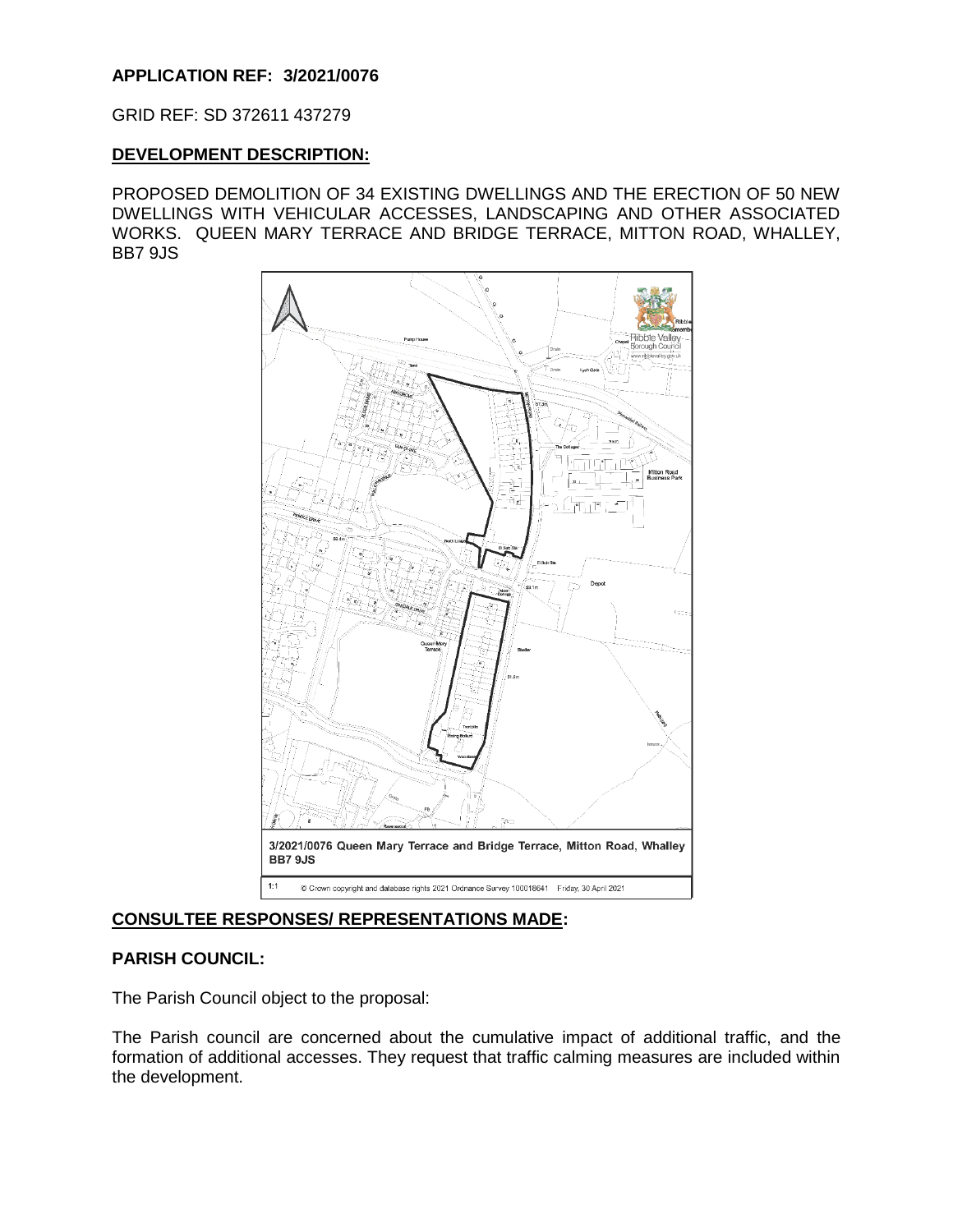They feel that the affordable housing offer is inadequate and disappointed that the housing which was originally built for NHS workers will be lost. The proposed offer is not policy compliant.

# **ENVIRONMENT DIRECTORATE (COUNTY SURVEYOR):**

LCC Highways sent initial comments stating that they do not have any objections to the principle of the application. However, there were several concerns that will need to be addressed, in order for the application to receive their full support. These concerns were in relation to:

- the visibility splays should be altered to take account of actual average vehicle speeds on Mitton Road, which are in excess of the speed limit;
- the carriageway should be widened to 5.5m wide with 2m wide footways to accord with Lancashire's Residential Road Design Guide;
- amendments required to various access points;
- amendments required to pavement surfacing;
- traffic calming measures are required;
	- $\circ$  bus stops and bus shelters to be provided and electric vehicle charging points to accord with sustainable travel objectives; and
	- o Section 38 and Section 278 agreements between the applicant and highway authority will be required.

Discussions have taken place between the agent and the highway officer which has resulted in agreement to the above and amended plans. The highway officer has confirmed that the proposals are acceptable subject to the relevant legal agreements and suggested planning conditions to ensure that the development will be acceptable in terms of highway issues.

# **ENVIRONMENT DIRECTORATE (PUBLIC RIGHTS OF WAY):**

Members are advised that LCC Rights of Way have received an application to record a route through the site as a footpath. However, at this stage it is unclear whether this will be successful. The route claimed will be affected by the planning application and the applicant may wish to consider the implications of this.

# **LANCASHIRE LOCAL LEAD FLOOD AUTHORITY:**

The initial consultation response requested further information; in summary:

- an up-to-date FRA;
- more details of existing and projected surface water flows and sustainable surface water drainage strategy;
- topographical surveys.

This was submitted on 23 March however no further comments from the LLFA have been received.

## **UNITED UTILITIES:**

The Schematic Drainage Layout is not acceptable to United Utilities because they have not seen robust evidence that that the drainage hierarchy has been thoroughly investigated and the proposals are not in line with the Non-Statutory Technical Standards for Sustainable Drainage Systems. The have advised that this issue can be overcome with conditions to ensure that the site is drained on separate systems.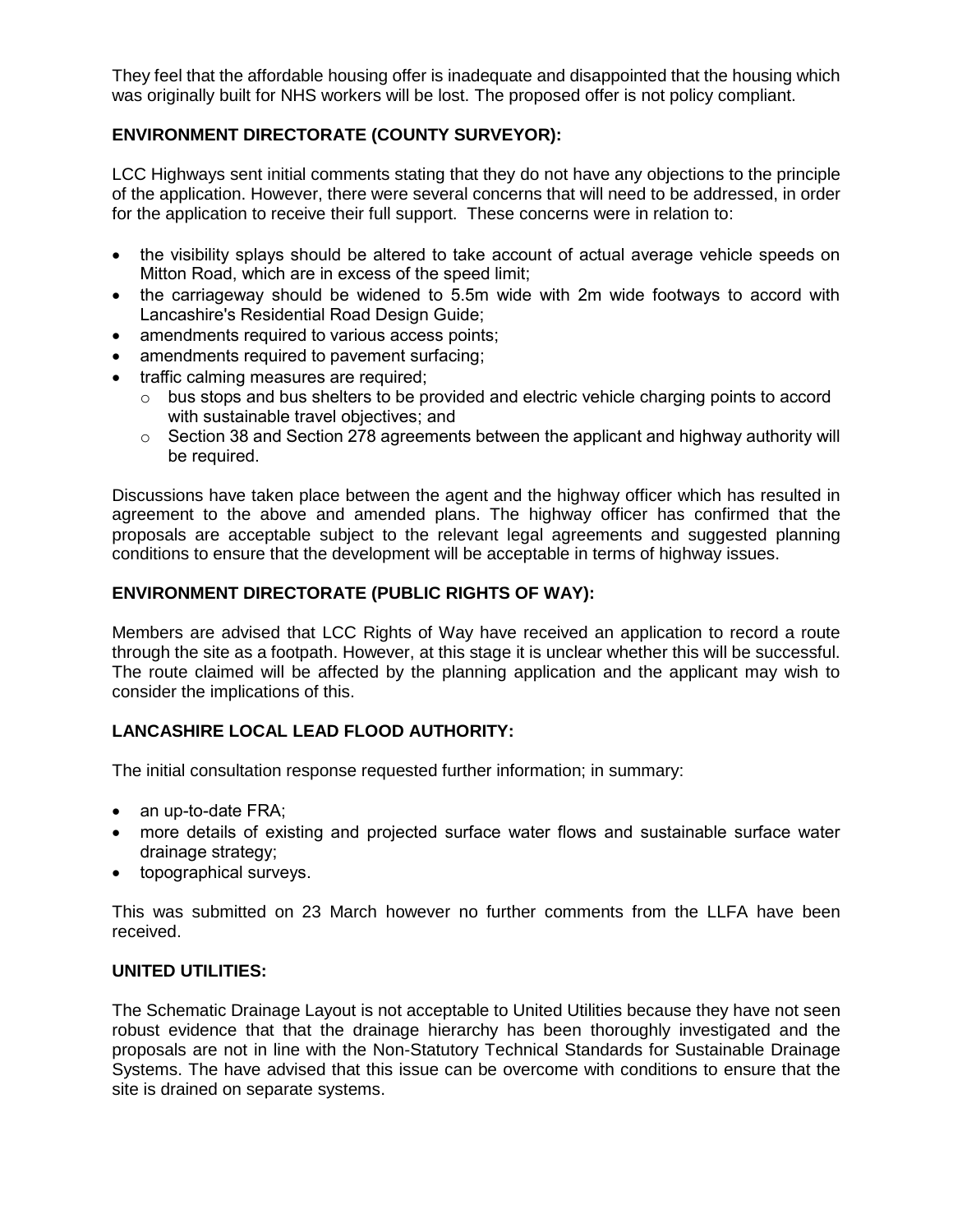## **RVBC WASTE:**

No objections but the developer should make the buyers aware of the restrictions for waste collection due to the shared access.

## **RVBC COUNTRYSIDE:**

Request a contribution towards off site improvements of the adjacent woodland in the interests of biodiversity net gain.

# **ADDITIONAL REPRESENTATIONS:**

19 objections have been received and the concerns raised are summarised as follows:

- Impact on public rights of way.
- Historic value of the properties.
- Impact on the character of the area.
- Highway safety.
- Loss of privacy, noise and disturbance.
- Impact on wildlife and trees.
- Carbon footprint.
- Loss of housing stock which is suitable for affordable housing.
- More new houses are not needed.
- Disruption during build.
- Loss of recreation land.
- Inadequate developer contributions.

## 1. **Site Description and Surrounding Area**

- 1.1 The site is split into two parcels of land which front Mitton Road, Whalley and are separated by Pendle Drive. The Northern Parcel (A) is currently occupied by Bridge Terrace, 18 terraced dwellings, an area of open land adjacent to the houses and a triangular parcel of recreation land to the rear.
- 1.2 The Southern Parcel (B) is occupied by St Mary's Terrace, 14 terraced dwellings and two detached dwellings.
- 1.3 The site forms part of the Calderstones Hospital site which has undergone previous redevelopment for residential purposes. All 34 of the existing properties were originally let to households that worked for the NHS trust, and the rent was at a reduced market rent. Over the past 10 years, there has been gradual deterioration of all the 34 properties which has forced many tenants to leave due to the lack of security and the reminder that the sale of the units was imminent, most now stand empty.

## 2. **Proposed Development for which Consent is Sought**

2.1 The application seeks consent for the demolition of 34 dwellings and construction of 50 new dwellings, the site will encompass some areas of previously undeveloped recreation land behind and open land adjacent to the row of existing houses on Bridge Terrace.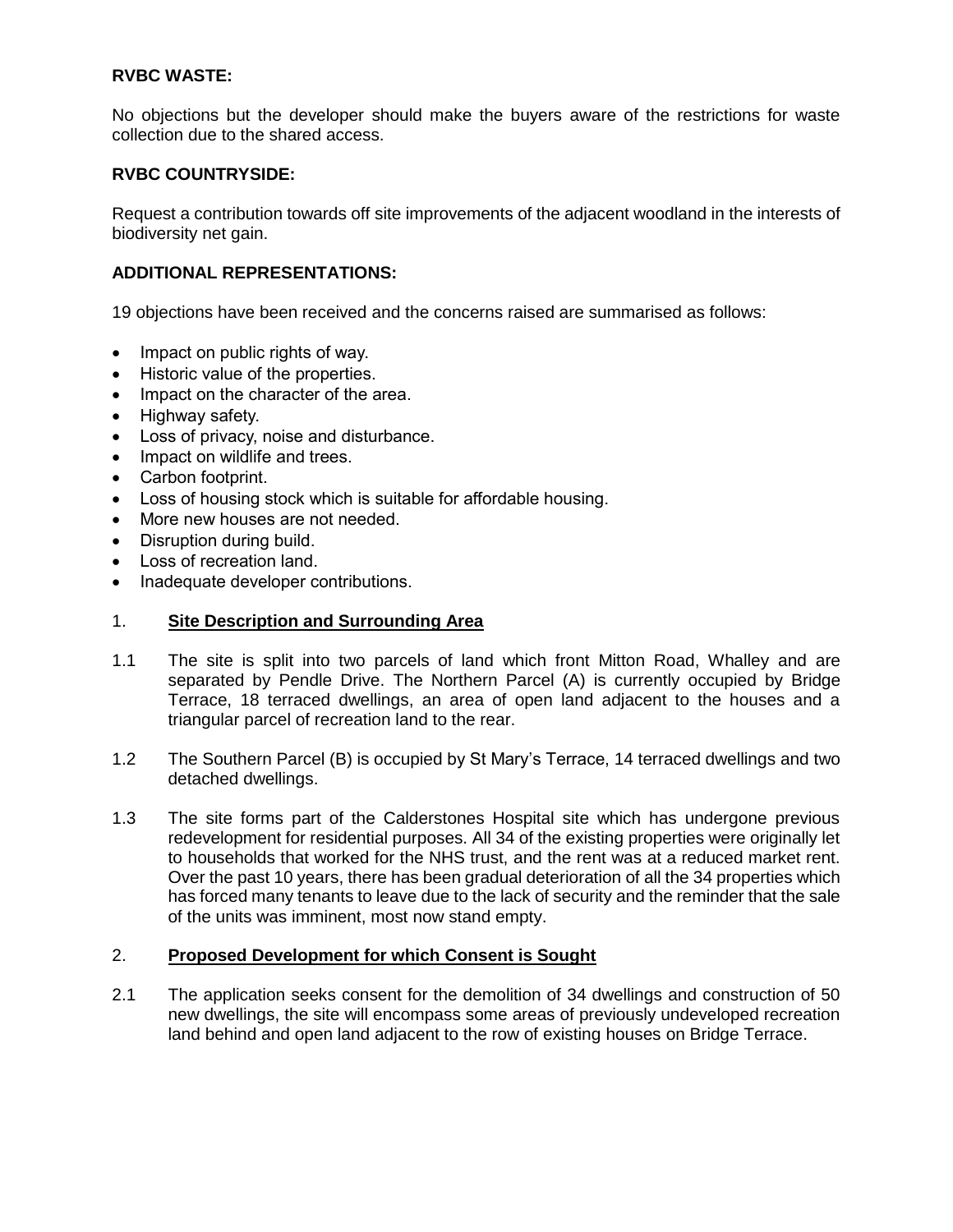# 3. **Relevant Planning History**

None relevant.

## 4. **Relevant Policies**

Ribble Valley Core Strategy:

Policy DS1: Development Strategy Policy DS2: Sustainable Development Policy EN3: Sustainable Development and Climate Change Policy EN4: Biodiversity and Geodiversity Policy H1: Housing Provision Policy H2: Housing Balance Policy H3: Affordable Housing Policy DMI1: Planning Obligations Policy DMI2: Transport Considerations Policy DMG1: General Considerations Policy DMG2: Strategic Considerations Policy DMG3: Transport and Mobility Policy DME1: Protecting Trees and Woodlands Policy DME2: Landscape and Townscape Protection Policy DME3: Site and Species Protection and Conservation Policy DMH1: Affordable Housing Criteria Policy DMB4: Open Space Provision

National Planning Policy Framework (NPPF) National Planning Practice Guidance (NPPG) Technical Guidance to National Planning Policy Framework

# 5. **Assessment of Proposed Development**

# 5.1 Principle of Development:

## 5.1.1 Background:

The site is located adjacent to the Calderstones Hospital Site and the proposal seeks to demolish and redevelop the site of 34 houses that were occupied by hospital employees and incorporate some additional areas of previously undeveloped open land to provide a total of 50 new 3 and 4 bedroom dwellings including some affordable units.

All 34 of the existing properties were originally let to households that worked for the NHS trust, and the rent was at a reduced market rent. It is understood at the time of writing the report that only one dwelling remains occupied. The demolition/loss of 34 affordable rent properties, let to key workers in an area of high demand and high income to house price ratio is regrettable. Whilst the houses have provided low-cost accommodation for staff members, they are not considered affordable in planning terms and are not subject to any controls.

Over the past 10 years, there has been gradual deterioration of all the 34 properties and many tenants have left the properties, some have registered on the RVBC housing waiting list and have been rehoused. During this time, the Council have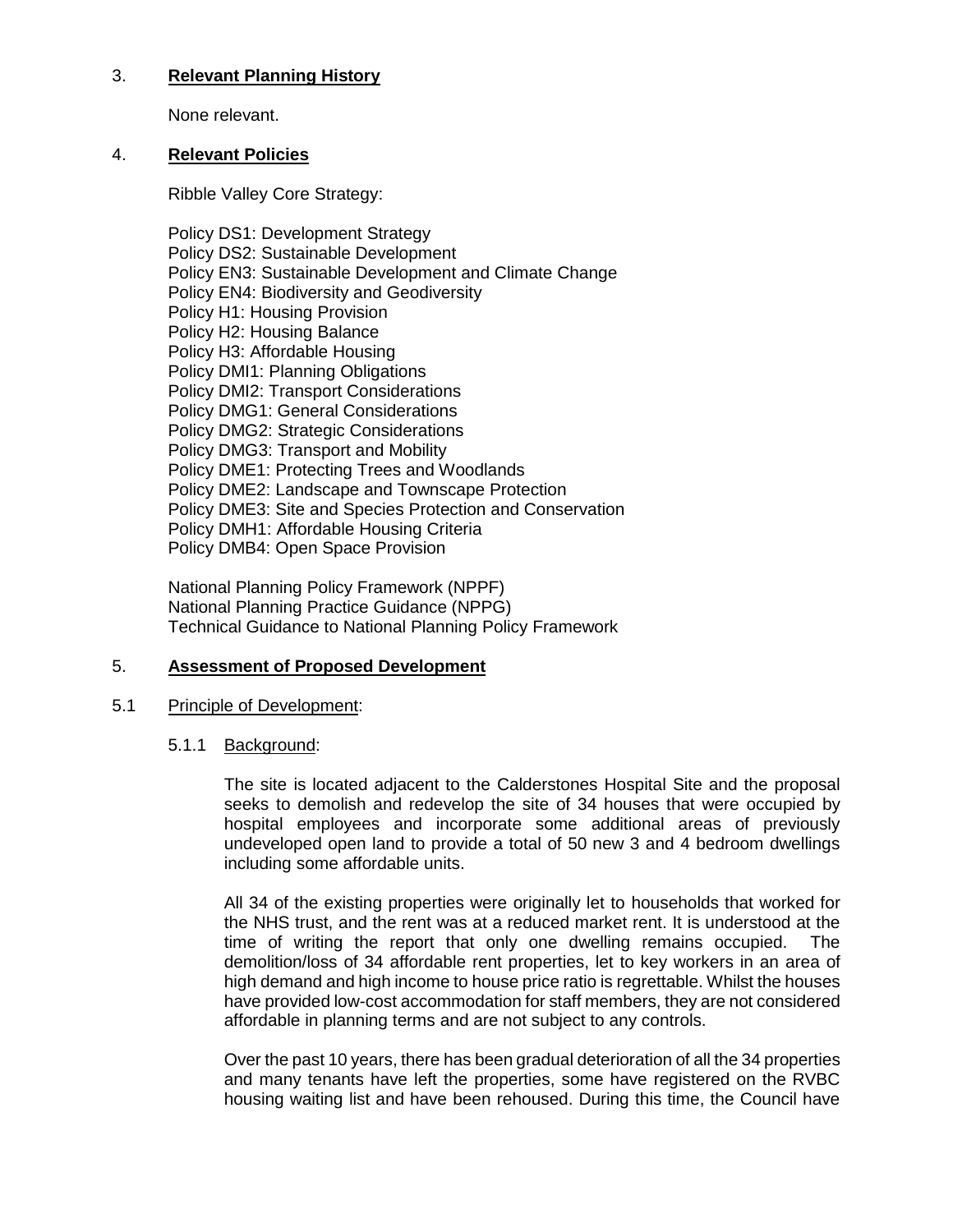tried to secure a sale of the units to a Registered Provider, to ensure existing tenants could remain and the housing stock could be retained as affordable units. However, this has not been successful. The agent has explained that the demand from hospital employees to live on site has diminished and it does not form part of the NHS's core business to let out residential accommodation. The NHS need to dispose of the site to acquire a capital receipt and this will be discussed further within the report.

### 5.1.2 Policy Considerations:

The site is within the Calderstones settlement boundary which is a Tier 2 settlement and forms part of the former hospital estate.

The proposal will introduce new housing and will deliver a small number of affordable units as part of the scheme. The applicant is using the provision of the vacant buildings credit system to offset the requirement for affordable units on this development in accord with Government guidance.

The proposal is to demolish the 34 former staff houses and replace with 50 new dwellings, giving a net gain of 16 units overall. There will be a net gain of 3 affordable units. Most of the new dwellings will be developed on previously developed land.

The scheme was supported by a viability appraisal and an independent assessment of this has been carried out on behalf of the Council which will be discussed in more detail below.

#### 5.1.3 Policy DS1: Development Strategy:

In terms of the Development Strategy for the area as set out in Policy DS1 of the Adopted Core Strategy, development in Tier 2 settlements will need to meet proven local needs or deliver regeneration benefits to be compliant. The scale of this development will need to reflect existing population size in the settlement, consideration needs to be given to the extent to which development can be accommodated within the local area.

The strategy includes provision for development to deliver regeneration benefits to be considered in all the borough's settlements, including small-scale development in the smaller settlements that are appropriate for consolidation, expansion or rounding-off of the built-up area.

The current housing land supply position as of March 2021 demonstrates that there is no requirement to meet additional housing provisions, however the fact that the Council can demonstrate a five-year supply, it not sufficient reason to warrant a refusal.

In terms of the scale that the additional growth from this proposal would generate the net additional housing would model an increase in population for the Calderstones Settlement of 34 persons, this is not considered to be harmful to the strategy or contrary to the management policies of the plan.

The proposed affordable housing contribution of 2 x 3 bed rental units and 1x 3 bed affordable homeownership unit is the requested tenure mix and best reflects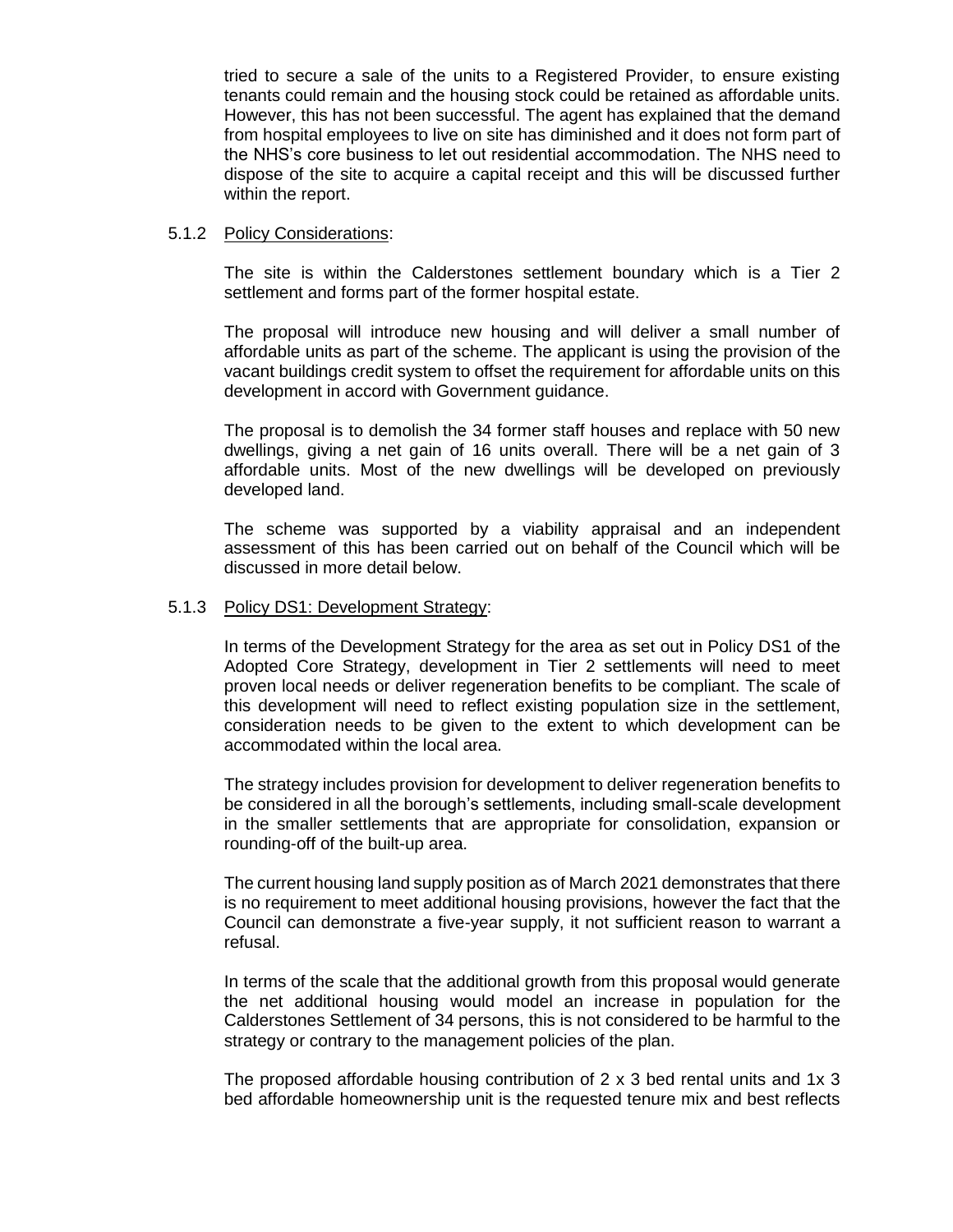the housing needs of the settlement. In addition, 6 of the units are Lifetime Homes M4(2) compliant as per the policy, the preference would have been for these older persons units to be delivered as bungalows, not 3 bed units however they do meet the requirements of the policy.

Likewise, there was an initial expectation of 5 affordable units on the site to meet the 30% affordable offer and this would have allowed for a greater house type mix of the affordable units being provided. However, Policy H3 allows a reduction to 20% where supported by a viability appraisal, which this application is. Furthermore, the affordable offer is for slightly larger homes for which there is a need within the borough.

## 5.1.4 Policy DMG2: Strategic Considerations:

Consideration does need to be given to the requirements of Policy DMG2 which is intended to provide a mechanism to assist with implementing the Core Strategy and understanding what is acceptable in terms of the differing settlements. Within the Tier 2 villages development must meet at least one of the given considerations listed in the Policy. This proposal is considered against the first criteria of the Policy that the development should be essential to the local economy or the social wellbeing of the area.

#### *Social wellbeing:*

This proposal would utilise a previously developed site in the main, replacing vacant, underused stock and it would deliver additional affordable units. Whilst the provision of affordable housing is less than would be normally required, the applicant is taking advantage of the Government's vacant buildings credit system due to the scheme redeveloping vacant buildings and has provided viability evidence.

The existing properties are deteriorating and have been subject to vandalism. This is not only becoming a blight on the area but is a drain on NHS resources needed to secure them which could be put to better use. The proposal will deal with an area of derelict vacant properties and bring the land back into use. This is a substantial regeneration benefit of the scheme and supports the social wellbeing of the area.

The capital receipt from the redevelopment of the land, which is discussed in detail in the supporting planning statements, will support mental health services at the Whalley Hospital site as well as wider NHS services across the region.

Mersey Care NHS Foundation Trust (MCFT) current operates the Whalley Hospital Site and it provides specialist learning disability services for the people of Lancashire and the north west. It is a major employer in the area with circa. 400 staff. Many of whom live locally. NHS England policy is that this site can no longer be used for this purpose so MCFT is in the process of moving services away from Whalley.

Lancashire and South Cumbria NHS Foundation Trust (LSCFT) want to maintain and develop the site for mental health services and they are currently in discussions with MCFT.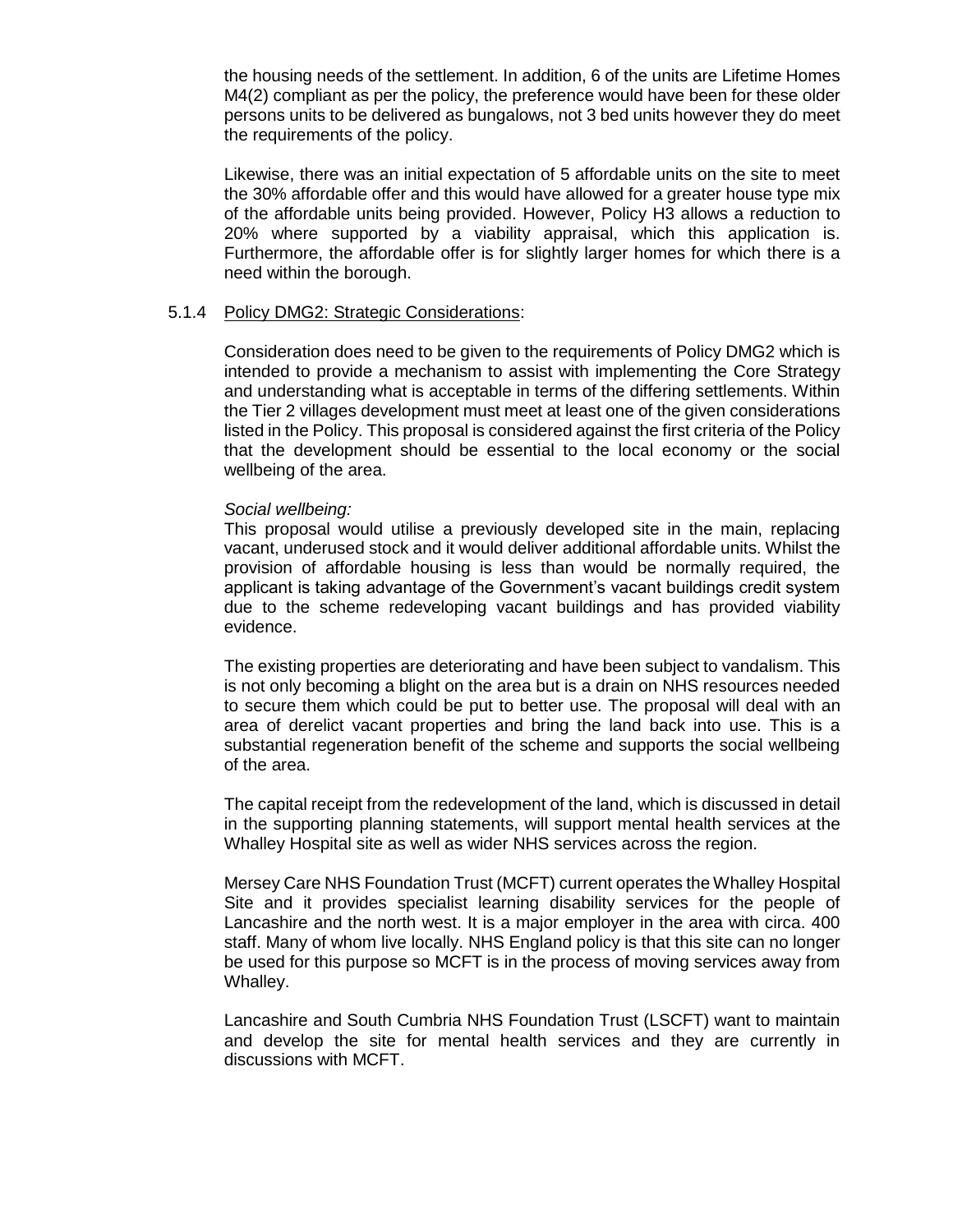The agent has advised that subject to the outcome of this application the receipt from the sale of the Mitton Road site will contribute towards the capital programme for MCFT, and the future operation of the site by the LSCFT, by:

- Contributing to the repayment of a £20m COVID loan taken by the MCFT to enable the medium secure service for people with learning disabilities in Lancashire and the north west to be re-located away from Whalley as per NHS England policy;

- Assisting the MCFT in relocating other services for people with learning disabilities in Lancashire and the north west away from Whalley in accordance with NHS England policy;

- Allowing the adaptation and refurbishment of the Whalley site to future proof its operation by LCSFT as a fit for purpose mental health facility for the residents of Lancashire, in line with NHS England policy. This would mean safeguarding the main Whalley site and using it for its original intended purpose as well as allowing patients who are currently treated out of area (outside the county) to be moved back into Lancashire for treatment and closer to their home. This will also enable LSCFT to eradicate dormitory wards across their services and provide single ensuite bedrooms for their Lancashire patients providing dignity to patients as well as a safer more therapeutic environment.

Should the sale not proceed then the agent has advised that MCFT will be left with no other option other than to review the use of the main site and look to sell off other elements of the land to generate income to meet their capital programme requirements.

It is considered that the investment in the site will bring significant benefits in terms of social wellbeing to the residents of the immediate and wider area.

#### *Economic wellbeing:*

The development will contribute to the local economy as it will make use of properties that are currently empty; introducing new development, the residents of which will contribute to the local economy through spending in the local area and council tax revenue. There will also be some small economic gain because of the construction phase.

Whilst there will be economic benefits the redevelopment isn't deemed essential to the local economy in the current circumstances.

However, the social benefits demonstrated are considered to satisfy the criteria within DMG2.

#### 5.1.5 Policy DMB4: Open Space Provision:

The open space associated with this development is an area of some 0.4ha but is not part of the designated areas of public open space identified in the local plan, however the scheme does result in the loss of open space and does need to be considered against policy DMB4.

Although not identified in the Council's local plan, it has been available as an informal playing field, remains undeveloped and the provisions of Policy DMB4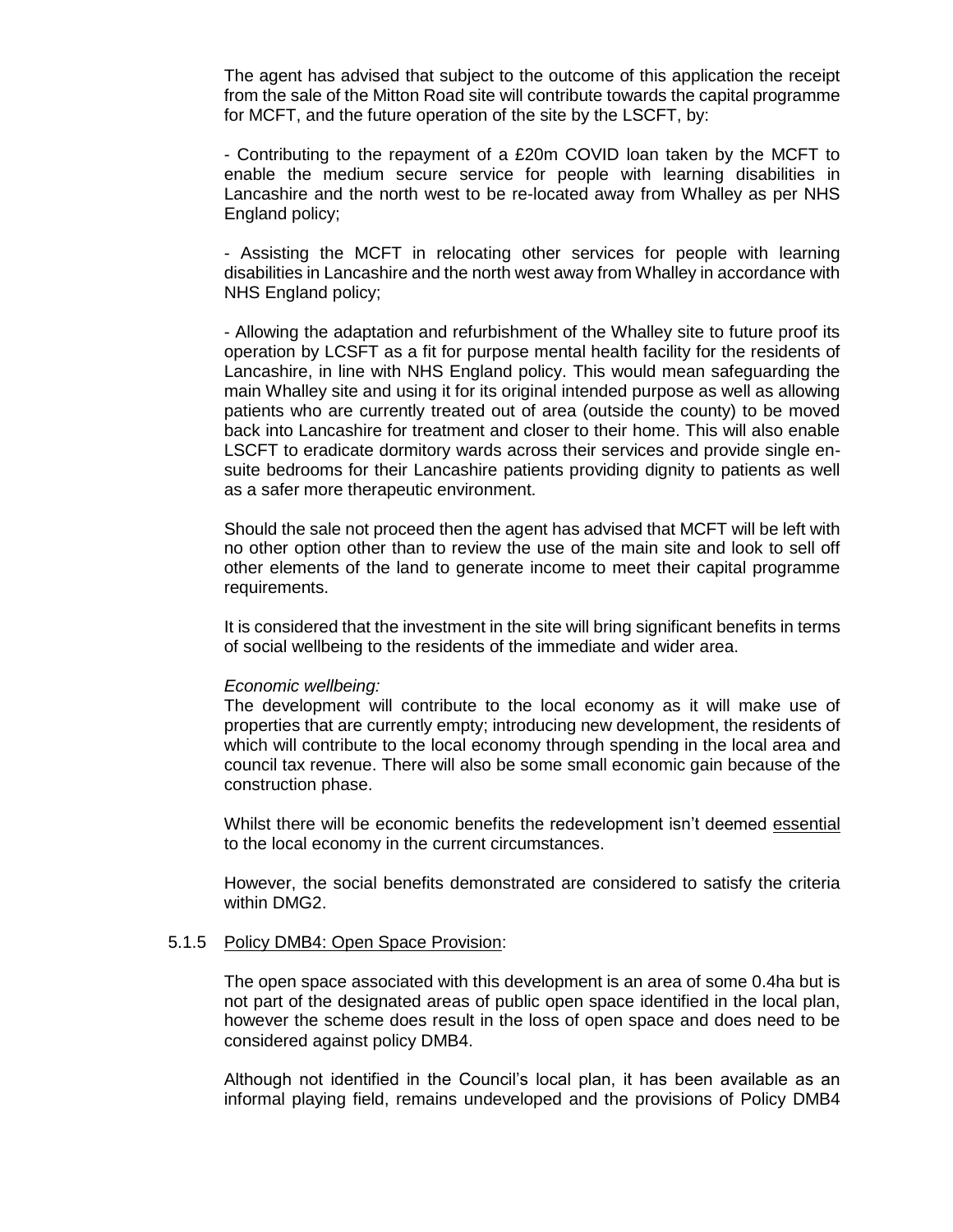need to be addressed. As a principle the policy does allow for the site to be developed in exceptional circumstances where an assessment has been undertaken regarding the loss of the site, and its loss is justified based on social and economic benefit (which is a supporting circumstance in this case). Policy does permit the loss of this space where there are going to be benefits and the loss is justified, and appropriate mitigation made which can include the upgrading of open space that serves the vicinity.

The developer has agreed to contribute to offsite recreation using the council's standard methodology for calculating contributions, which amounts to around £10,000 and can be spent on upgrading existing facilities in the local area.

## 5.1.6 Other material considerations:

The scheme will support the NHS's operations at a regional level.

The development will be an effective use of land within the tier 2 settlement boundary and 80% of the site is previously developed.

Calderstones does not share the same characteristics as some of the more remote tier 2 settlements and is in a more sustainable location close to good public transport links and local services. It is within 1km of the higher order settlement of Whalley and only 7km from Clitheroe. As such it will not contribute to unsustainable patterns of travel. These considerations weigh in favour of the development.

#### 5.1.7 Principle of Development:

The proposal as a principle does not harm the development strategy for the borough. It will bring previously developed land back into use and reflects national policy to increase the supply of new homes. Core Strategy policy enables open space to be developed with mitigation and where justified.

The scheme includes additional affordable housing and makes provision for lifetime homes that will contribute to the objective of delivering additional older persons accommodation.

The proposal will bring regeneration and social well-being benefits in line with local policy and the overarching objectives of the NPPF.

Therefore, considering local and national planning policy and the other material considerations the proposal is considered to be a sustainable form of development and is acceptable in principle.

#### 5.2 Impact upon Residential Amenity:

- 5.2.1 The site is located adjacent to other housing development and across Mitton Road there is an industrial area. The development is quite low density. Whilst it will bring built form closer to the existing properties located to the rear, adequate facing distances are achieved between the new properties and those on adjacent sites.
- 5.2.2 There is a minimal net increase in dwellings and it is not considered that this will have a detrimental impact on the amenities of existing occupants.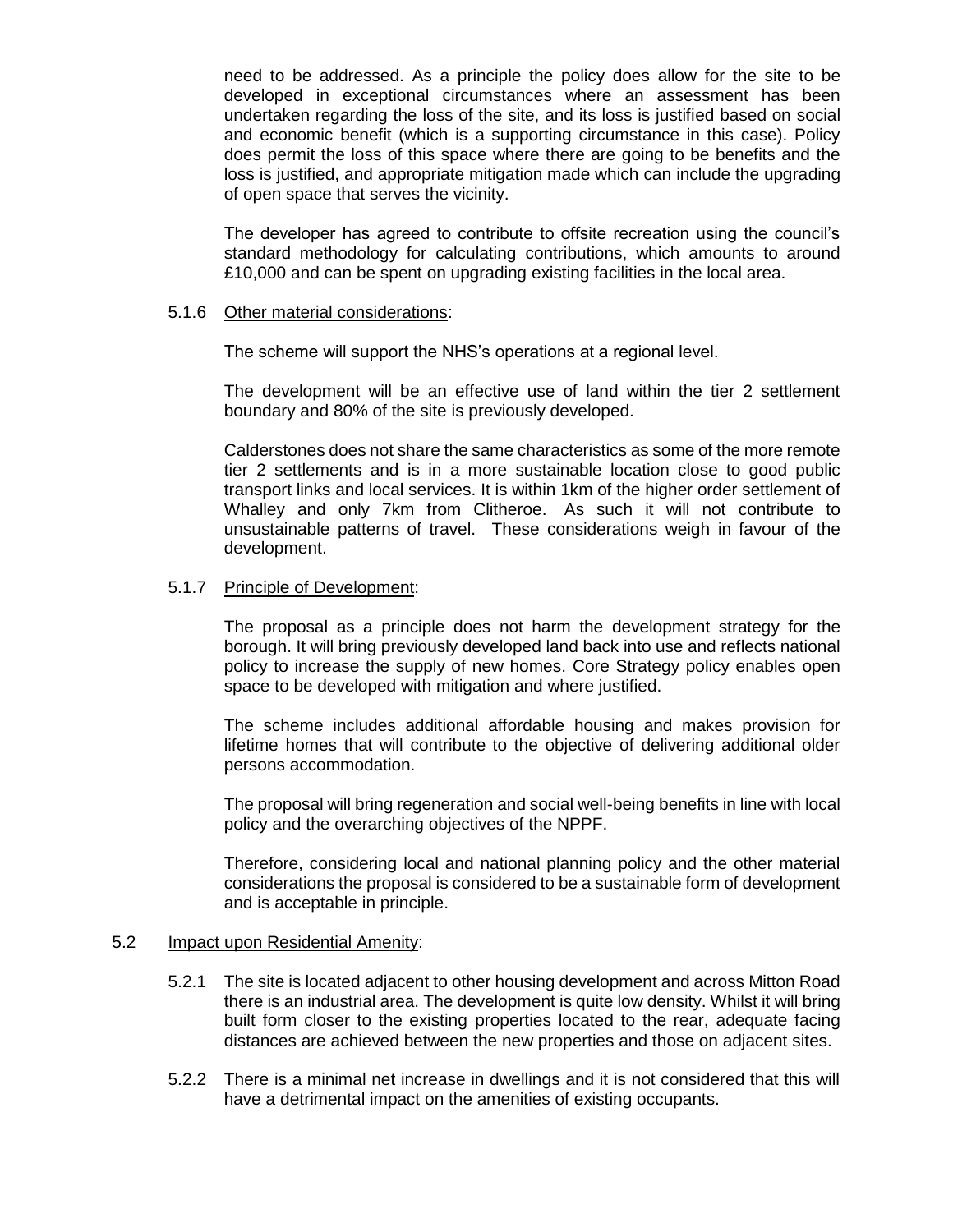## 5.3 Visual Amenity/External Appearance:

- 5.3.1 The scheme presented is for 50 detached and semi-detached dwellings on a total site area of 2.421ha which results in a density of approx. 20 per hectare. This is quite a low density in comparison to other housing developments. However, given that this development is in a tier 2 settlement and the low density layout would be in in keeping with the surrounding development it is considered to be acceptable.
- 5.3.2 The proposed dwellings are two-storey arranged around cul-de-sacs with frontages facing onto the internal access road. They will have rear gardens backing onto Mitton Road. The is some variety in terms of the design and materials palette and the design does make a reference to the architectural detailing of the existing dwellings and those on the adjacent development.
- 5.3.3 It is considered that the proposal will integrate into the surrounding area. It will change the character of the street scene on Mitton Road through the removal of rows of terraces with continuous hedge along the site frontage. A detailed landscaping scheme has been submitted and there will be planting of wildflowers along the boundary to Mitton Road, hedges on property frontages and between rear gardens and several shrubs around the site, hardstanding appear to be kept to a minimum which will soften the impact of the proposal.
- 5.3.4 The comments from objectors regarding the heritage value of the dwellings are noted and they do have some historic interest as workers dwellings, however it is noted that most of the former hospital site has already been subject to redevelopment and these properties alone would not be worthy of designation.
- 5.3.5 The visual impact of the proposal is considered acceptable, and it is not considered that it will detract from the character of the area.

## 5.4 Highway Safety and Accessibility:

- 5.4.1 LCC's highway engineer has confirmed that the revisions to the scheme in response to their initial comments are acceptable. Several conditions are suggested as well as the requirement to enter into legal agreements with LCC. This will ensure that the development is acceptable in terms of highway safety.
- 5.4.2 LCC have received a request to formally designate an existing path to the rear of the terraces as a public right of way. At present the outcome of this is not known but the developer has been made aware of this. It may be that the route would need to be accommodated or diverted. It would appear that a route could be accommodated via Mitton Road or potentially through the site with minor amendments to the layout.

# 5.5 Landscape/Ecology:

5.5.1 The application is accompanied by an ecology report and plan. The report concludes that there is moderate potential for roosting bats in some areas and further surveys are required in respect of this. Lighting should be sensitively designed to minimise impact on protected species. The surrounding areas provide high quality habitat for birds and any removal of vegetation should take place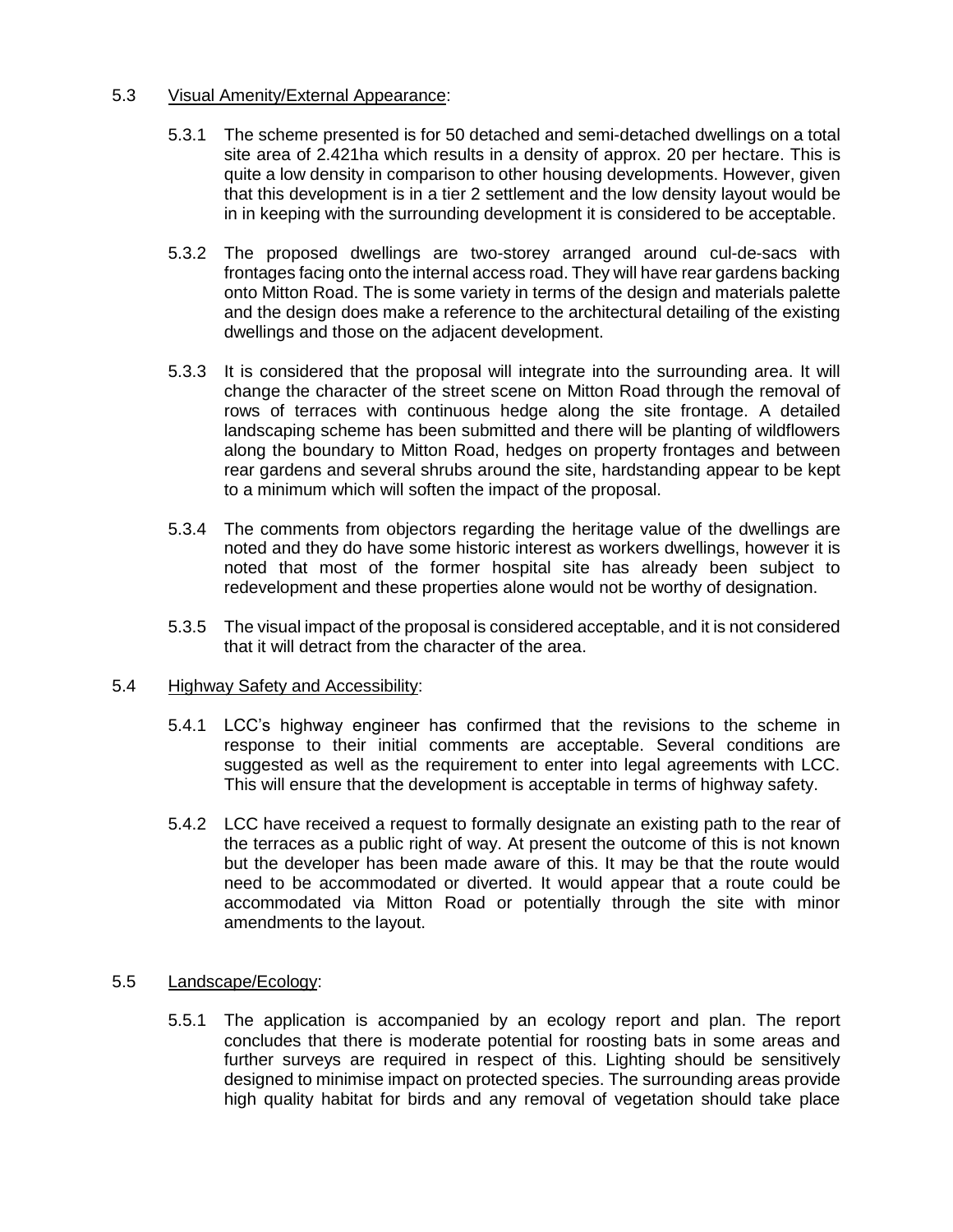outside the nesting season. Further methodology is also required with regards to badgers and reptiles. All of these matters can be controlled by condition

5.5.2 The applicant will also be required to demonstrate the proposal will provide biodiversity net gain. In addition to this the requirement for mitigation such as bat and bird boxes can be controlled with a suitable condition.

## 5.6 Water Management:

5.6.1 Further information was requested by the LLFA and UU advised that the drainage strategy did not accord with the drainage hierarchy. Further information was sent by the agent including a Flood Risk Assessment and surface water drainage details. It has been confirmed by consultees that the revised information is acceptable and standard conditions are recommended

#### 5.7 Infrastructure, Services and Developer Contributions:

- 5.7.1 The application is supported by a viability appraisal which is carried out using standard inputs. RVBC have also commissioned an independent assessment of this. Both reports conclude that the scheme is unviable even with no financial contributions.
- 5.7.2 National planning policy states weight to be given to a viability assessment is a matter for the decision maker, having regard to all the circumstances in the case.
- 5.7.3 Questions have been raised as to why the existing properties cannot be refurbished and sold as market housing as the viability appraisals have suggested that this would be the more profitable option.
- 5.7.4 The developer has explained that the have carried out an appraisal of the site and concluded that the cost of refurbishment and internal fixtures along with the purchase price would result in a deficit. This has informed the decision for a full scale redevelopment. The buildings do not appear to be so derelict that they could not be brought back into use, but the report explains that some of the properties are in a poor structural condition and been subject to vandalism.
- 5.7.5 Policy H3 states: In locations outside the principal settlements, on developments of 5 or more dwellings (or sites of 0.2 hectares or more irrespective of the number of dwellings) the council will require 30% affordable units on the site. The Council will only consider a reduction in this level of provision, to a minimum of 20% only where supporting evidence, including a viability appraisal fully justifies a lower level of provision to the Council's satisfaction.
- 5.7.6 Notwithstanding the unviability of the scheme the developer has agreed to make the following financial contributions all based on the net uplift of dwellings of 16 units, with bedroom numbers taken as an average across the site as a whole.
- 5.7.8 A reduced affordable housing offer of 3 units due to the conclusions of viability assessments. This is based on 20% of the additional 16 units being provided. This accords with policy H3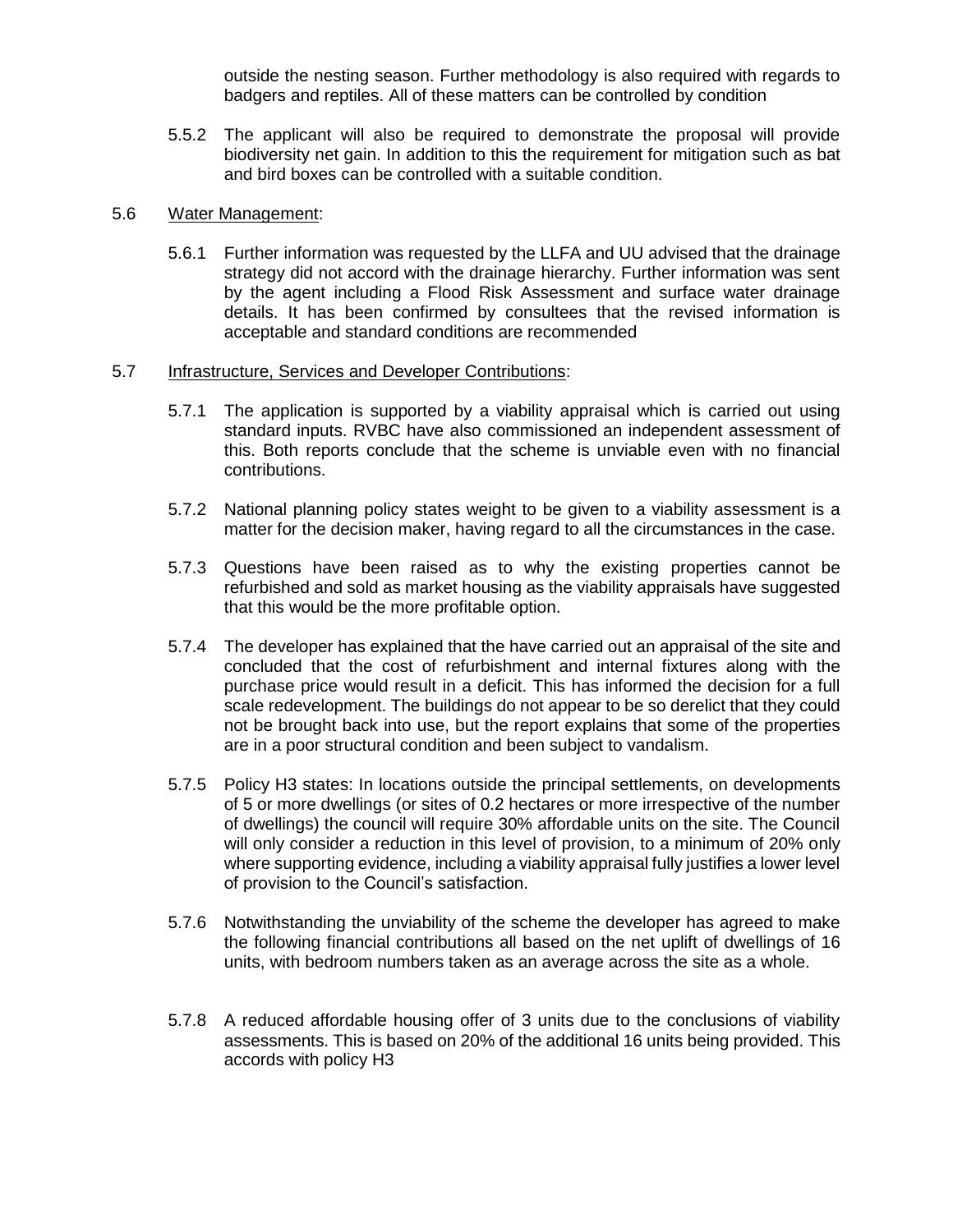- 5.7.9 A contribution to offsite recreation of £9,977.40 to mitigate against the loss of recreation land and lack of onsite recreation provision. It is also noted that there are two areas of recreation land allocated in close proximity which are allocated open space (policy DMB4) and the contribution could be ringfenced to be spent in the local area.
- 5.7.10 LCC have requested a contribution of £46,123.50 for 2 secondary school places based on the additional demand generated by 16 extra units.

## 6. **Observations/Consideration of Matters Raised/Conclusion**

6.1 The matters raised by objectors to the scheme have been discussed in the appraisal above. The proposal presents a sustainable form of development which will contribute to housing supply within the district and for the reasons in the appraisal having regard to local and national planning policy and the material planning considerations it is recommended accordingly that the application is deferred and delegated for approval subject to a section 106 agreement.

**RECOMMENDATION:** That the application be DEFERRED AND DELEGATED FOR APPROVAL subject to the following conditions

1. The development hereby permitted shall be commenced before the expiration of three years from the date of this permission.

REASON: Required to be imposed pursuant to Section 91 of the Town and Country Planning Act 1990 as amended by Section 51 of the Planning and Compulsory Purchase Act 2004.

2. Unless explicitly required by condition within this consent, the development hereby permitted shall be carried out in complete accordance with the proposals as detailed on drawings:

*Plans* Affordable Housing Layout – A Boundary Treatment – Rev D Finished floor level - FFL-01B Materials – ML-01C Refuse – RL-01B Sections SS-01B SS-02B Block Plan A&B – 200B Landscape 1,2,3&4 18544B

*House Types:* Barton Barley Plus Croston **Cleveley Edmonton Mawdesley Whalley Keighley Pattersley**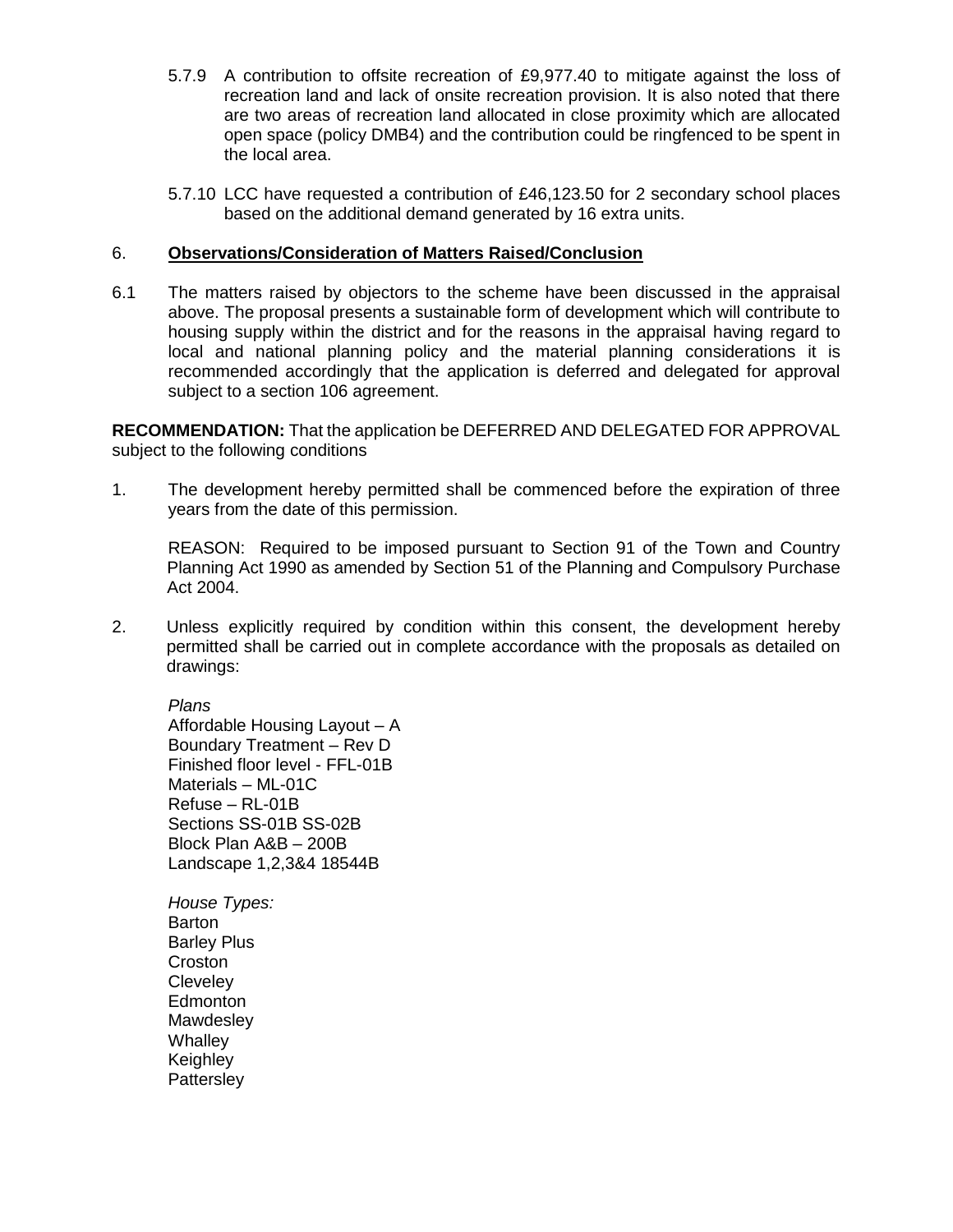Reason: For the avoidance of doubt and to clarify which plans are relevant to the consent hereby approved.

*Materials*

3. The materials to be used on the external surfaces of the development hereby approved as indicated on drawing(s) ML-101C shall be implemented as indicated.

REASON: In order that the Local Planning Authority may ensure that the materials to be used are appropriate to the locality and respond positively to the inherent character of the area.

## *Highways*

4. No part of the development hereby approved shall commence until a scheme for the construction of the site access and the off-site works of highway mitigation along with a timescale for their implementation has been submitted to, and approved in writing by, the Local Planning Authority. . Thereafter the site access and off-site works shall be completed in accordance with agreed timetable.

REASON: In order to satisfy the Local Planning Authority and Highway Authority that the final details of the highway scheme/works are acceptable before work commences on site.

5. The new estate roads and accesses between the site and Mitton Road shall be constructed in accordance with Lancashire County Council's Specification for Construction of Estate Roads to at least base course level before any development takes place within the site.

REASON: To ensure that satisfactory access is provided to the site before the development hereby permitted becomes operative.

6. All garage facilities/ off street parking provision shall include provision of an electrical supply suitable for charging an electric motor vehicle.

REASON: To support sustainable transport objectives and to contribute to a reduction in harmful vehicle emissions.

7. None of the dwellings hereby approved shall be occupied until the estate roads which serve that dwelling have been constructed and completed in accordance with a scheme that shall be submitted to and approved in writing by the Local Planning Authority prior to the construction of the estate roads..

REASON: In order that the traffic generated by the development does not exacerbate unsatisfactory highway conditions in advance of the completion of the highway scheme/works.

No development shall be commenced until details of the proposed arrangements for future management and maintenance of the proposed streets within the development have been submitted to and approved by the local planning authority. The streets shall thereafter be maintained in accordance with the approved management and maintenance details until such time as an agreement has been entered into under section 38 of the Highways Act 1980 or a private management and Maintenance Company has been established.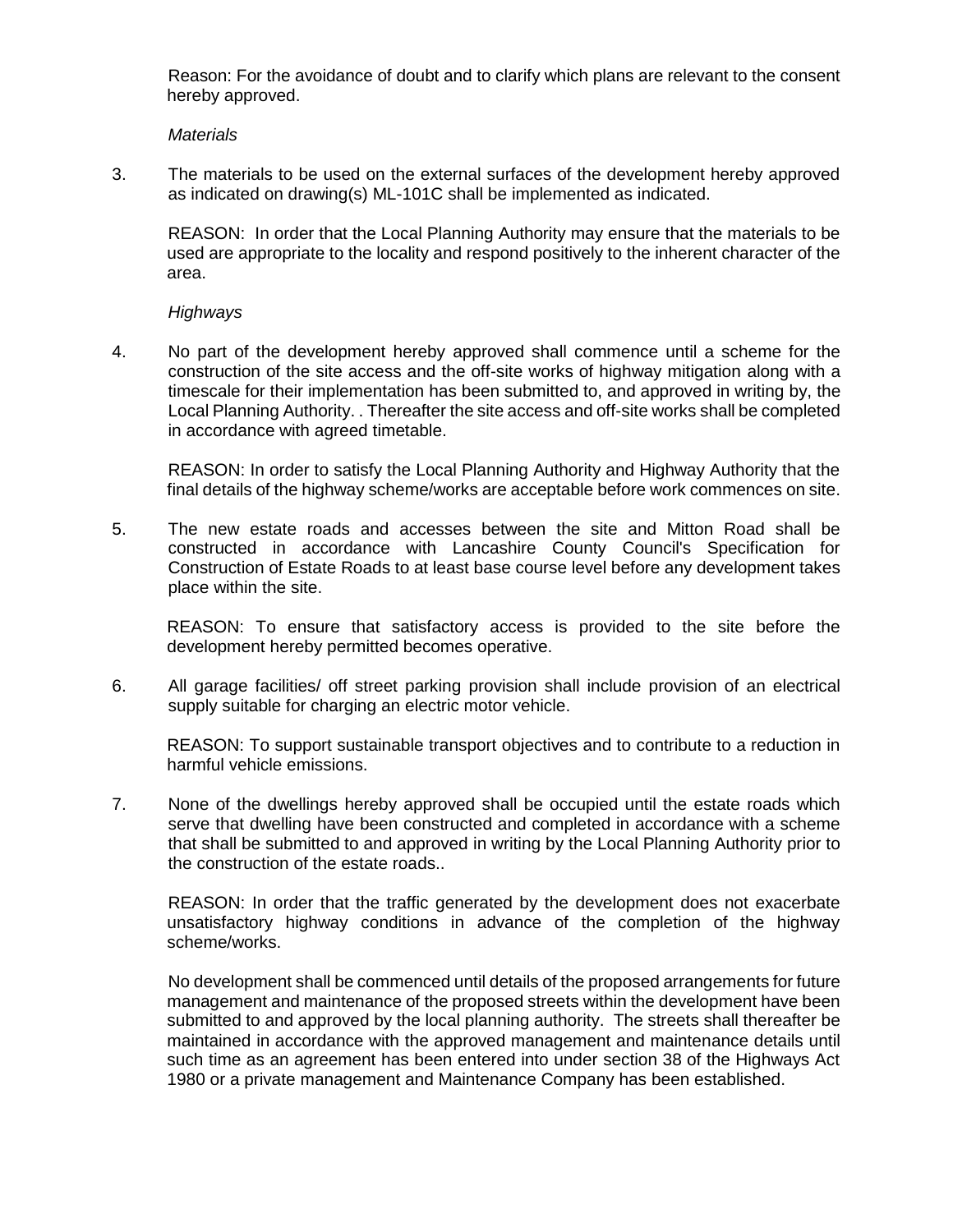Reason: To ensure that the estate streets serving the development are maintained to an acceptable standard in the interest of residential / highway safety

8. No development shall take place, including any works of demolition or site clearance, until a Construction Management Plan (CMP) or Construction Method Statement (CMS) has been submitted to, and approved in writing by the local planning authority.

The approved plan / statement shall provide:

- 24 Hour emergency contact number.
- Details of the parking of vehicles of site operatives and visitors.
- Details of loading and unloading of plant and materials.
- Arrangements for turning of vehicles within the site.
- Swept path analysis showing access for the largest vehicles regularly accessing the site and measures to ensure adequate space is available and maintained, including any necessary temporary traffic management measures.
- Measures to protect vulnerable road users (pedestrians and cyclists).
- The erection and maintenance of security hoarding including decorative displays and facilities for public viewing, where appropriate.
- Wheel washing facilities.
- Measures to deal with dirt, debris, mud or loose material deposited on the highway as a result of construction.
- Measures to control the emission of dust and dirt during construction.
- Details of a scheme for recycling/disposing of waste resulting from demolition and construction works.
- Construction vehicle routing.
- Delivery, demolition and construction working hours.

The approved Construction Management Plan or Construction Method Statement shall be adhered to throughout the construction period for the development.

REASON: In the interests of the safe operation of the adopted highway during the demolition and construction phases.

## *Drainage*

9. The development permitted by this planning permission shall be carried out in accordance with the principles set out within the submitted flood risk assessment and outline surface water drainage strategy (ref: 200903-EDGE-XX-XX-RP-C0001\_FLOOD RISK ASSESSMENT[P01], by: EDGE Consulting Engineers, dated: 22 March 2021).

The measures shall be fully implemented prior to first occupation of any building and in accordance with the timing / phasing arrangements embodied within the scheme.

REASON: To ensure satisfactory drainage of the site.

10. No development shall commence until a final, detailed surface water sustainable drainage scheme for the site has been submitted to, and approved in writing by, the local planning authority. The detailed sustainable drainage scheme shall be based upon the site-specific flood risk assessment submitted and the sustainable drainage principles set out in the National Planning Policy Framework, Planning Practice Guidance and Defra Technical Standards for Sustainable Drainage Systems. No surface water shall be allowed to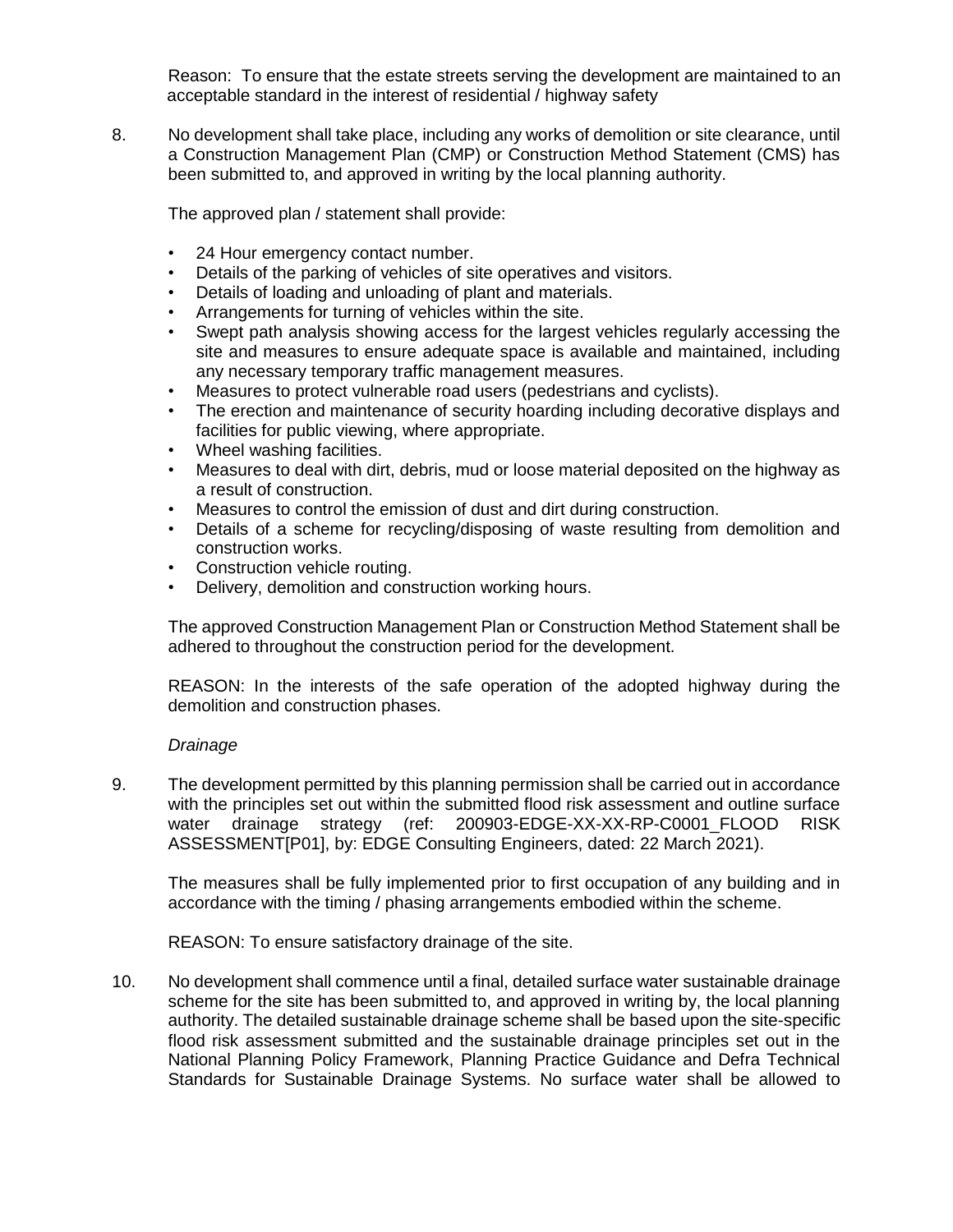discharge to the public foul sewer(s), either directly or indirectly. The detailed sustainable drainage scheme shall include, as a minimum:

- a) Final sustainable drainage plans, appropriately labelled to include:
- i. A final surface water drainage layout plan showing all pipe and structure references, dimensions and design levels;
- ii. A plan identifying the areas contributing to the surface water drainage network, including surface water flows from outside the curtilage as necessary;
- iii. Details of all sustainable drainage components, including landscape drawings showing topography and slope gradient as appropriate;
- iv. Flood water exceedance routes in accordance with Defra Technical Standards for Sustainable Drainage Systems;
- v. Finished Floor Levels (FFL) in AOD with adjacent ground levels for all sides of each building;
- vi. Details of proposals to collect and mitigate surface water runoff from the development boundary; and vii.
- vii. Measures taken to manage the quality of the surface water runoff to prevent pollution, protect groundwater and surface waters, and deliver suitably clean water to sustainable drainage components;
- b) A full set of sustainable drainage flow calculations for the surface water drainage network. The calculations must show the full network design criteria, pipeline schedules and simulation outputs for the 1 in 1 year, 1 in 30 year and 1 in 100 year return period, plus an additional 40% allowance for climate change and a 10% allowance for urban creep. Surface water run-off must not exceed the existing predevelopment surface water runoff rates and volumes for the corresponding rainfall intensity. The scheme shall be implemented in accordance with the approved details prior to first occupation of any of the approved dwellings.

REASON: To ensure satisfactory sustainable drainage facilities are provided to serve the site in accordance with the Paragraphs 163 and 165 of the National Planning Policy Framework, Planning Practice Guidance and Defra Technical Standards for Sustainable Drainage Systems.

11. No development shall commence until details of how surface water and pollution prevention will be managed during each construction phase have been submitted to and approved in writing by the local planning authority.

Those details shall include, as a minimum:

- a) Measures taken to ensure surface water flows are retained on-site during construction phase(s) and, if surface water flows are to be discharged they are done so at a restricted rate to be agreed with the Lancashire County Council LLFA.
- b) Measures taken to prevent siltation and pollutants from the site into any receiving groundwater and/or surface waters, including watercourses, with reference to published guidance.

The development shall be constructed in accordance with the approved details.

REASONS: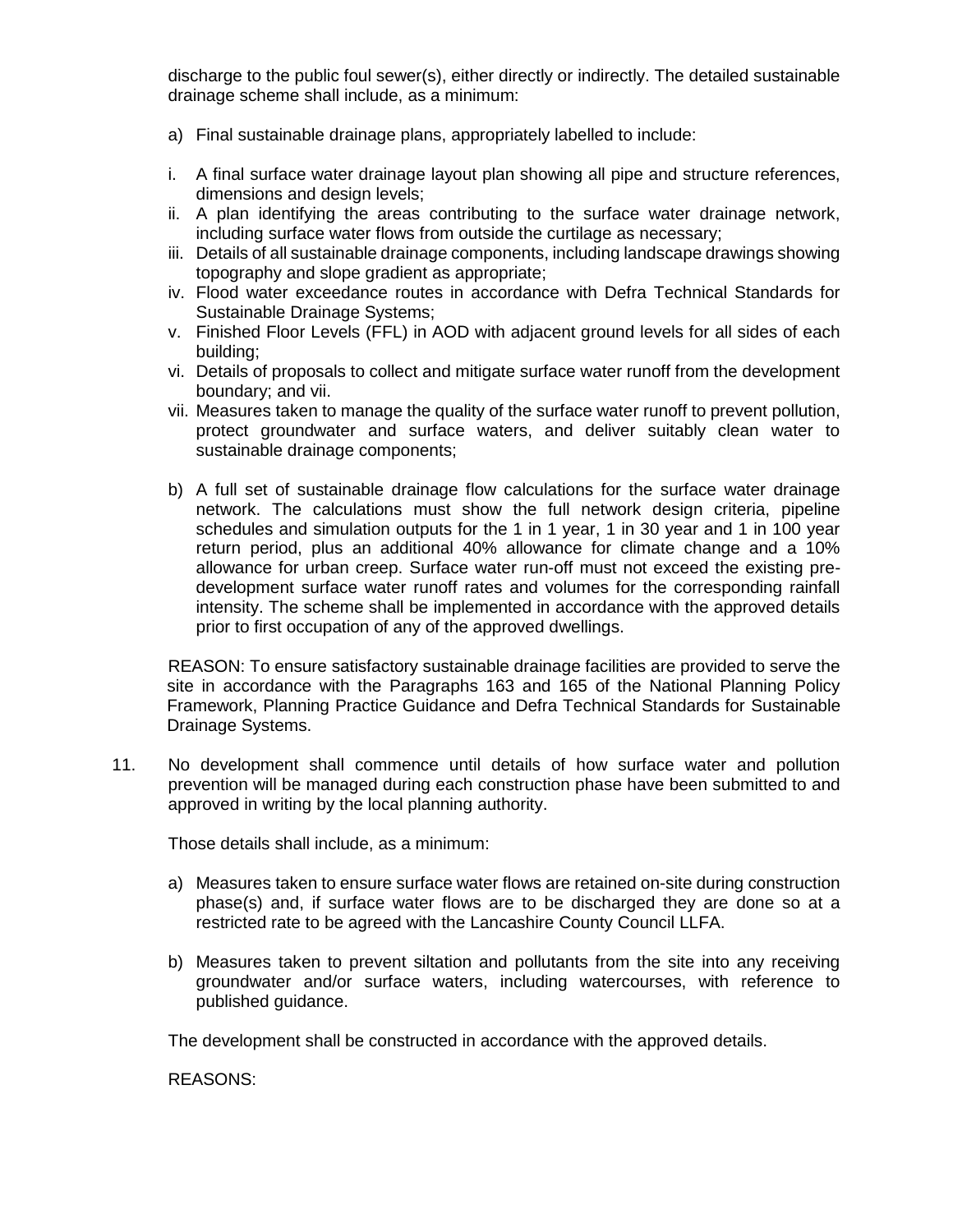- 1. To ensure the development is served by satisfactory arrangements for the disposal of surface water during each construction phase(s) so it does not pose an undue flood risk on site or elsewhere.
- 2. To ensure that any pollution arising from the development as a result of the construction works does not adversely impact on existing or proposed ecological or geomorphic condition of water bodies.
- 12. No building hereby permitted shall be occupied until a Verification Report and Operation and Maintenance Plan for the lifetime of the development, pertaining to the surface water drainage system and prepared by a suitably competent person, has been submitted to and approved in writing by the Local Planning Authority.

The Verification Report must demonstrate that the sustainable drainage system has been constructed as per the agreed scheme (or detail any minor variations), and contain information and evidence (including photographs) of details and locations (including national grid reference) of inlets, outlets and control structures; landscape plans; full as built drawings; information pertinent to the installation of those items identified on the critical drainage assets drawing; and, the submission of an final 'operation and maintenance manual' for the sustainable drainage scheme as constructed.

Details of appropriate operational, maintenance and access requirements for each sustainable drainage component are to be provided, with reference to published guidance, through an appropriate Operation and Maintenance Plan for the lifetime of the development as constructed. This shall include arrangements for adoption by an appropriate public body or statutory undertaker, and/or management and maintenance by a Management Company and any means of access for maintenance and easements, where applicable. Thereafter the drainage system shall be retained, managed and maintained in accordance with the approved details.

REASON: To ensure that flood risks from development to the future users of the land and neighbouring land are minimised, together with those risks to controlled waters, property and ecological systems, and to ensure that the development as constructed is compliant with and subsequently maintained pursuant to the requirements of Paragraph 165 of the National Planning Policy Framework.

# *Ecology*

13. No removal of vegetation including trees or hedges shall be undertaken within the nesting bird season (1st March – 31st August inclusive) unless a pre-clearance check on the day of removal, by a licenced ecologist, confirms the absence of nesting birds. A letter from the ecologist confirming the absence of nesting birds shall be submitted to the Council within one month of the pre-clearance check being undertaken.

Any removal of vegetation outside the nesting bird season shall be preceded by a preclearance check by a licensed ecologist on the day of removal to ensure that removal does not result in unacceptable impacts upon nesting birds or other species of conservation concern.

REASON: To ensure that there are no adverse effects on the favourable conservation status of birds, to protect the bird population and species of importance or conservation concern from the potential impacts of the development.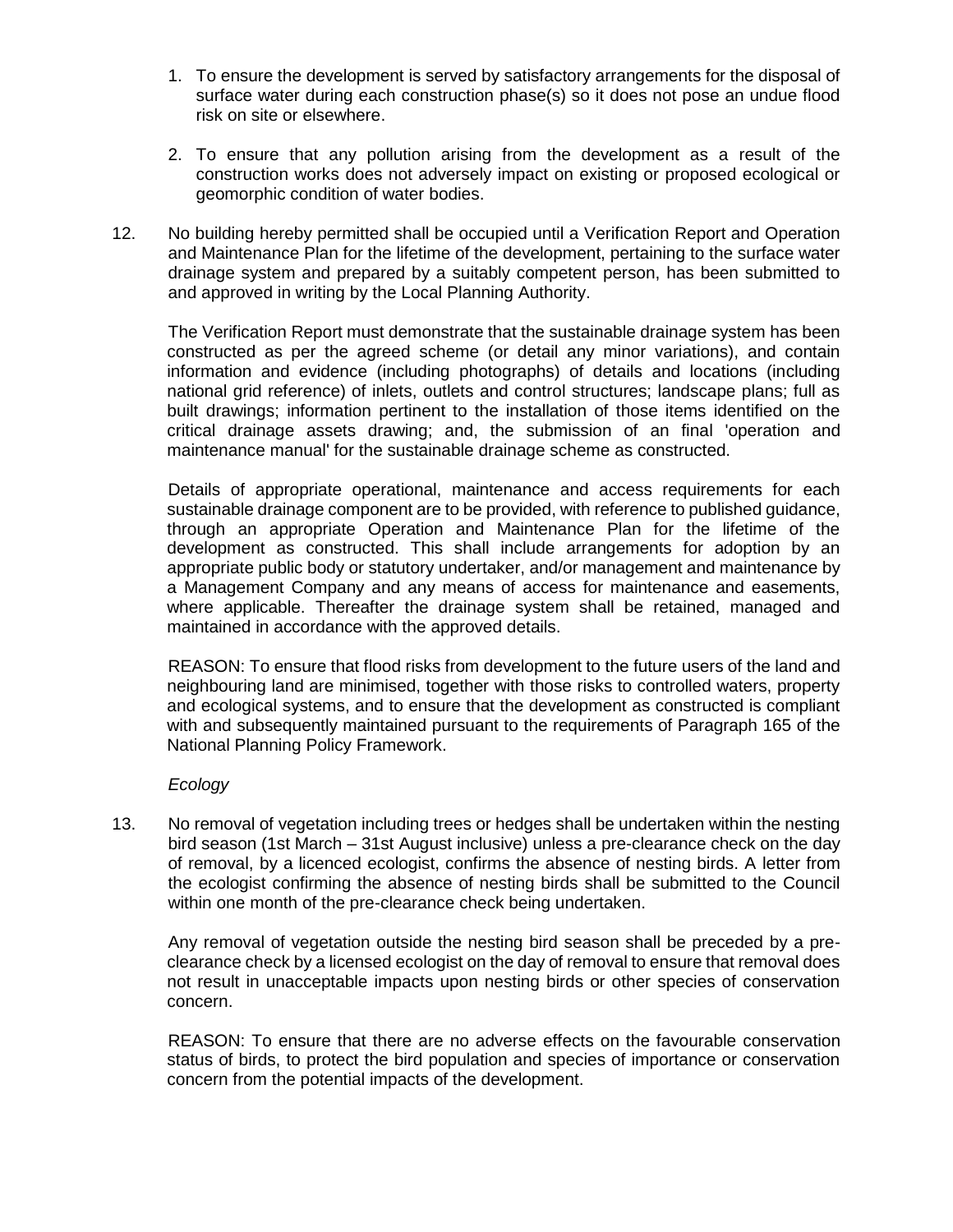14. The development shall be carried out in strict accordance with the recommendations and timings set out within the Bat Mitigation Strategy by Biora dated December 2020 [Prior to the construction of any of the dwelling(s) hereby approved]

Notwithstanding the submitted details, no development, including any site preparation, demolition, scrub/hedgerow clearance or tree works/removal shall commence or be undertaken on site until] details of the provisions to be made for building dependent species of conservation concern, artificial bird nesting boxes and artificial bat roosting sites shall have been submitted to, and approved in writing by the Local Planning Authority.

For the avoidance of doubt the details shall be submitted on a dwelling/building dependent species site plan and include details of plot numbers and identify the actual wall and roof elevations into which the above provisions shall be incorporated.

The artificial bird/bat boxes shall be incorporated into the identified individual dwellings during their construction and be made available for use before each such dwelling is occupied and thereafter retained. The development shall be carried out in strict accordance with the approved details.

REASON: To ensure the protection of species/habitat protected by the Wildlife and Countryside Act 1981 (as Amended) and in the interests of biodiversity and to enhance habitat opportunities for species of conservation concern/protected species and to minimise/mitigate the potential impacts upon protected species resultant from the development

## *Landscaping*

15. The landscaping proposals hereby approved shall be implemented in the first planting season following occupation or use of the development, whether in whole or part and shall be maintained thereafter for a period of not less than 10 years to the satisfaction of the Local Planning Authority.

This maintenance shall include the replacement of any tree or shrub which is removed, or dies, or is seriously damaged, or becomes seriously diseased, by a species of similar size to those originally planted.

All trees/hedgerow shown as being retained within the approved details shall be retained as such in perpetuity.

REASON: To ensure the proposal is satisfactorily landscaped and trees/hedgerow of landscape/visual amenity value are retained as part of the development.

16. During the construction period, all trees to be retained shall be protected in accordance with British Standard BS 5837:2012 or any subsequent amendment to the British Standard.

REASON: To protect trees/hedging of landscape and visual amenity value on and adjacent to the site or those likely to be affected by the proposed development hereby approved.